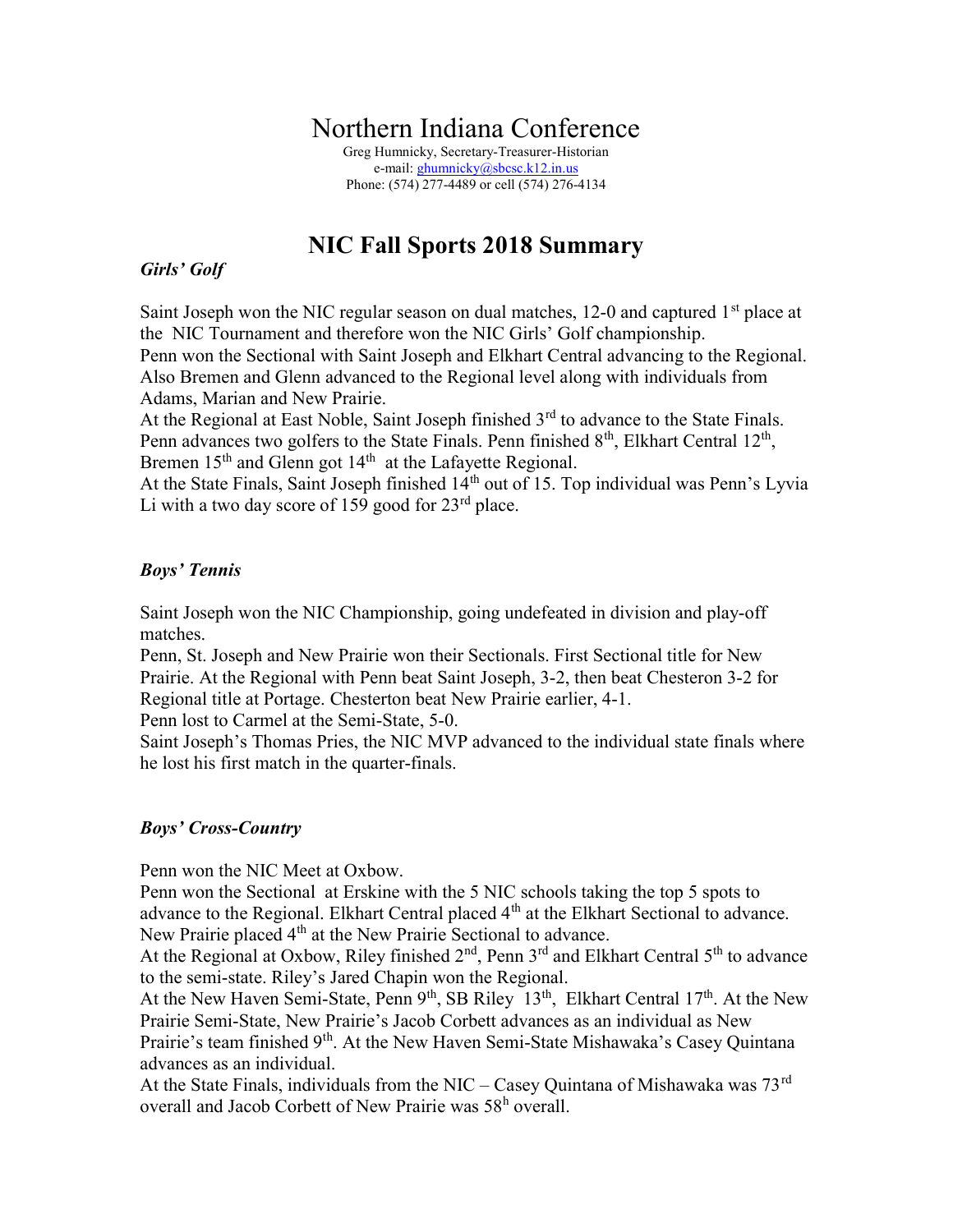## Girls' Cross-Country

Penn won the NIC meet at Oxbow.

Penn won the Sectional at Erskine with 5 NIC schools taking the top 5 spots to advance to the Regional. Elkhart Central took 2<sup>nd</sup> place at the Elkhart Sectional. New Prairie took 6<sup>th</sup> place at the New Prairie Sectional.

Penn won the Regional, with Mishawaka finishing  $2<sup>nd</sup>$ , Elkhart Central  $5<sup>th</sup>$  to advance to the Semi-State.

At the New Prairie Regional, New Prairie was  $7<sup>th</sup>$  after getting 3rd at the Chesterton Sectional.

At the Semi-State, Penn was  $6<sup>th</sup>$ , Mishawka  $7<sup>th</sup>$  and Elkhart Central  $13<sup>th</sup>$ . Penn advances to the State Finals for the  $8<sup>th</sup>$  consecutive time. Mishawaka's Faith Quintana advances as an individual.

At the State Finals, Penn team finished  $18<sup>th</sup>$  and NIC individuals – Lauren Dibley of Elkhart Central was 32<sup>nd</sup> overall, best NIC finish. Faith Quintana of Mishawaka was 103<sup>rd</sup> overall.

#### Girls' Soccer

Penn won the NIC North title with a 4-0 record.

Tri-champions in NIC South with Bremen, Glenn and Mishawaka with 4-1 marks Class 3A

Penn won 3A Sectional #3, beating Mishawaka, 8-0 in the title match.

At Sectional # 4, Elkhart Central lost in the semi-finals to Northridge, in a shoot-out 4-3. Class 2A

Saint Joseph beat Plymouth 4-0 to win the championship at Sectional #19.

Class 3A Regional Penn beat Lake Central 1-0 in the 1st round then lost to Valparaiso 2-1 for the Regional crown.

Class 2A Regional

Saint Joseph beat Griffith, 6-0 in the  $1<sup>st</sup>$  round then beat Culver Academy, 4-2 to win the Regional.

Class 2A Semi-State at SB Saint Joseph Saint Joseph beat Bellmont, 2-0 to advance to the State Finals.

Class 2A State Finals

Indianapolis Cathedral beat SB Saint Joseph 1-0, for the state title as Saint Joseph's Isabel Ortiz won the IHSAA Mental Attitude Award for Class 2A.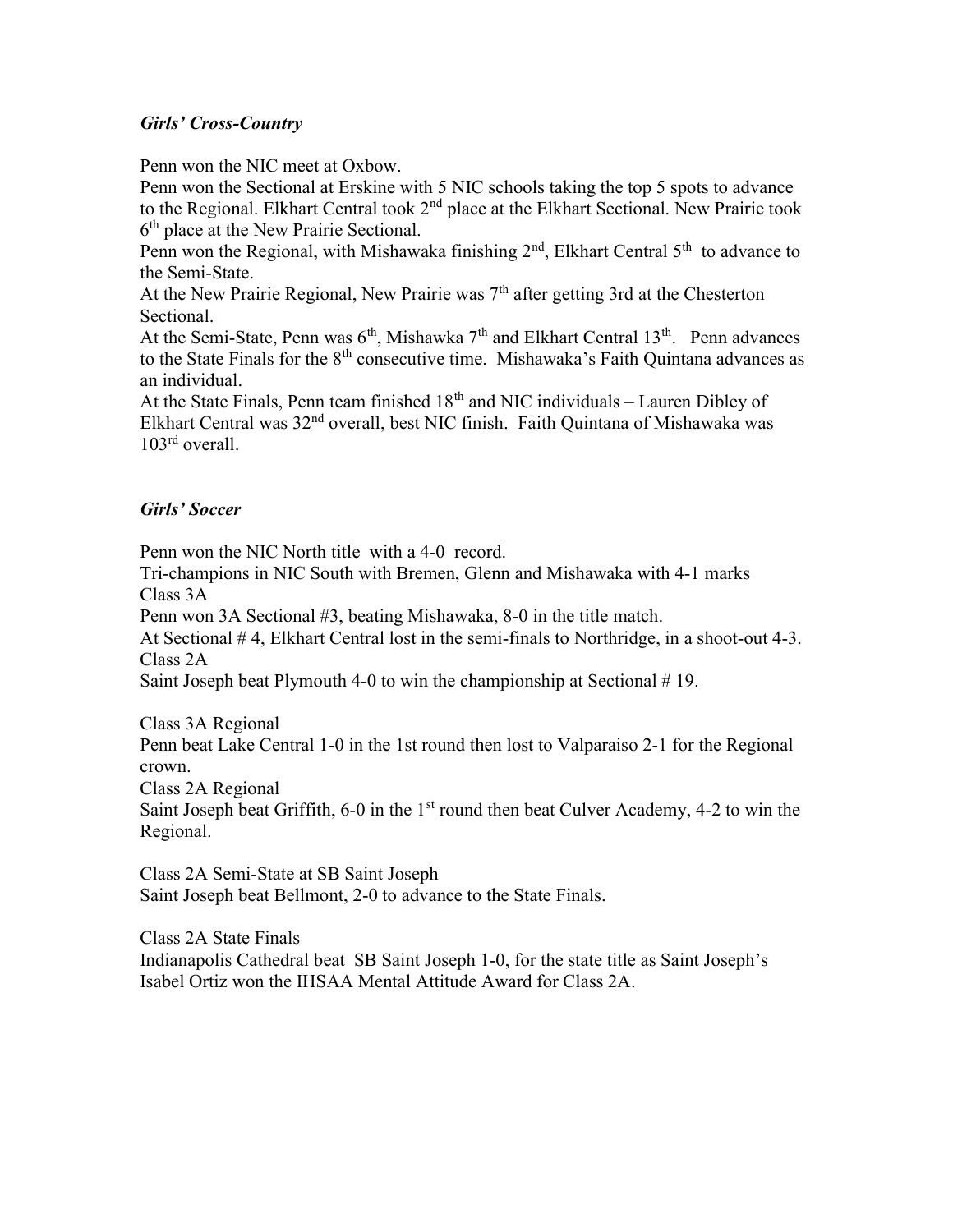### Boys' Soccer

Saint Joseph won NIC North Championship with a 4-0 record. SB Washington won the NIC South Championship with a 5-0 record.

Class 3A At Sectional # 3 Penn beat Riley, 5-2 to win the sectional. Class 2A At Sectional # 19 Saint Joseph beat Culver Academy 2-1 to win the sectional. In Class A Sectional #34, Bremen won the championship match 1-0 vs LaVille.

Class 3A Regional Penn lost to Chesterton, 3-2 in the 1st round. Class 2A Regional Saint Joseph lost to Hammond Bishop Noll, 2-1 in 1<sup>st</sup> Round. Class A Regional Bremen lost to Boone Grove,  $4-1$  in the  $1<sup>st</sup>$  round

## Volleyball

Penn won the NIC with a 12-0 record. Marian won the South Division Championship  $(10-2, 6-0)$ .

Class 4A In Sectional # 3 Penn beat SB Adams 3-0 to win the sectional. Class 3A In Sectional # 19 New Prairie beat Culver Academy 3-0 for the sectional title.

Class 4A Regional Penn beat Munster, 3-1 in the 1<sup>st</sup> Round to advance for Regional crown vs Michigan City. Penn beat Michigan City, 3-1 to advance to the Semi-State. Class 3A Regional New Prairie beat Wheeler, 3-0 to advance to the title match vs Northwestern. New Prairie defeats Northwestern, 3-1 to advance to the Semi-State.

Class 3A Semi-State at Huntington North New Castle beat New Prairie 3-0 for a trip to the state finals. Class 4A Semi-State at Huntington North Yorktown beat Penn 3-0 for a trip to the state finals.